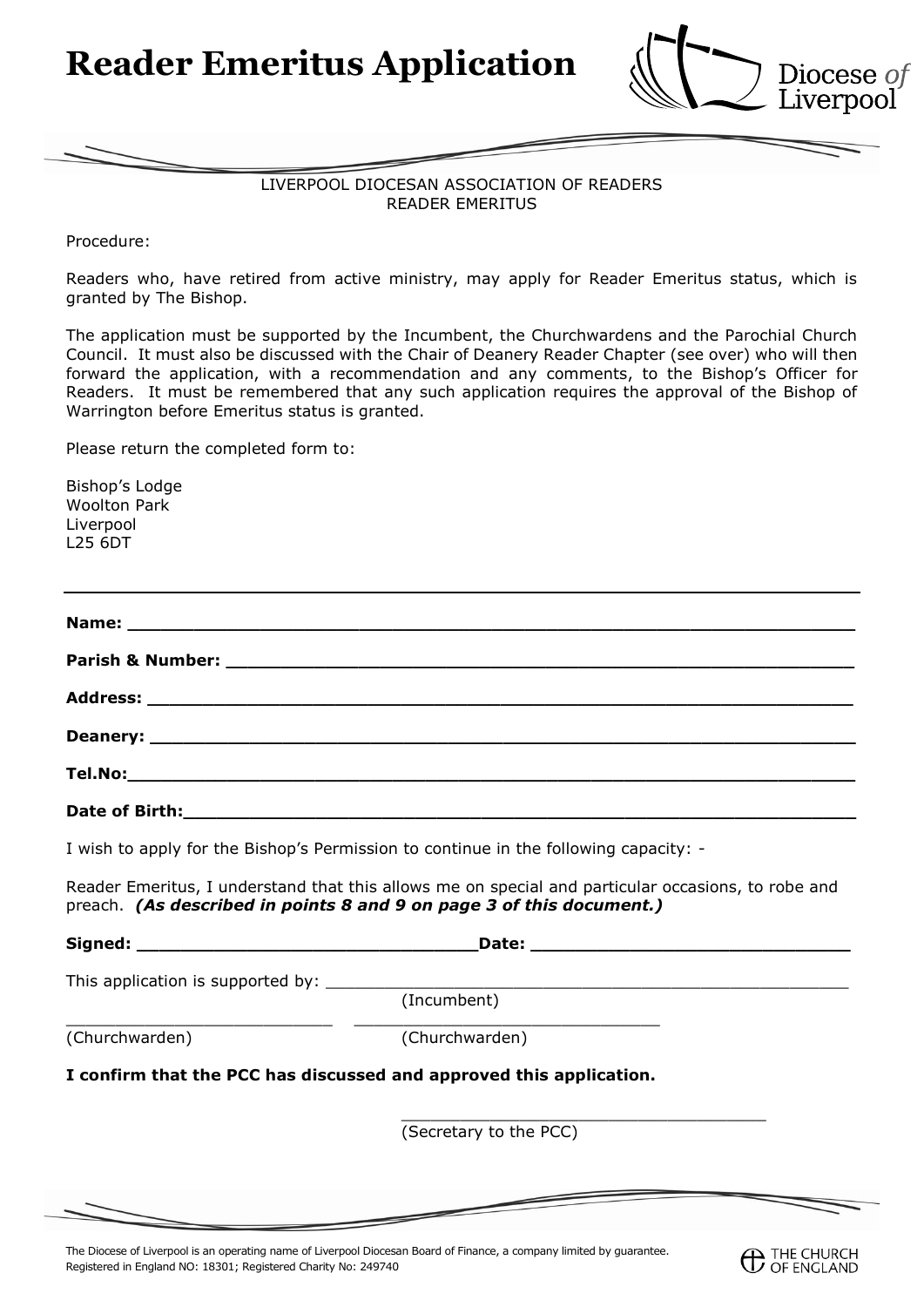## **Reader Emeritus status granted for life.**

**\_\_\_\_\_\_\_\_\_\_\_\_\_\_\_\_\_\_\_\_\_\_\_\_\_\_\_\_\_\_\_\_\_\_\_\_\_Date: \_\_\_\_\_\_\_\_\_\_\_\_\_\_\_\_\_\_\_\_\_\_\_\_\_\_\_\_ Bishop of Warrington** 

I confirm that I have discussed this Application with Reader and the Churchwardens and would make the following comments: -

Incumbent

\_\_\_\_\_\_\_\_\_\_\_\_\_\_\_\_\_\_\_\_\_\_\_\_\_\_\_\_\_\_\_\_\_\_\_\_\_\_\_\_\_\_\_\_\_\_\_\_Date: \_\_\_\_\_\_\_\_\_\_\_\_\_\_\_\_\_\_\_\_\_\_\_\_\_\_

I confirm that I have discussed this Application with the Reader and his/her incumbent and would make the following comments: -

Chair of Deanery Reader Chapter

\_\_\_\_\_\_\_\_\_\_\_\_\_\_\_\_\_\_\_\_\_\_\_\_\_\_\_\_\_\_\_\_\_\_\_\_\_\_\_\_\_\_\_\_Date: \_\_\_\_\_\_\_\_\_\_\_\_\_\_\_\_\_\_\_\_\_\_\_\_\_\_